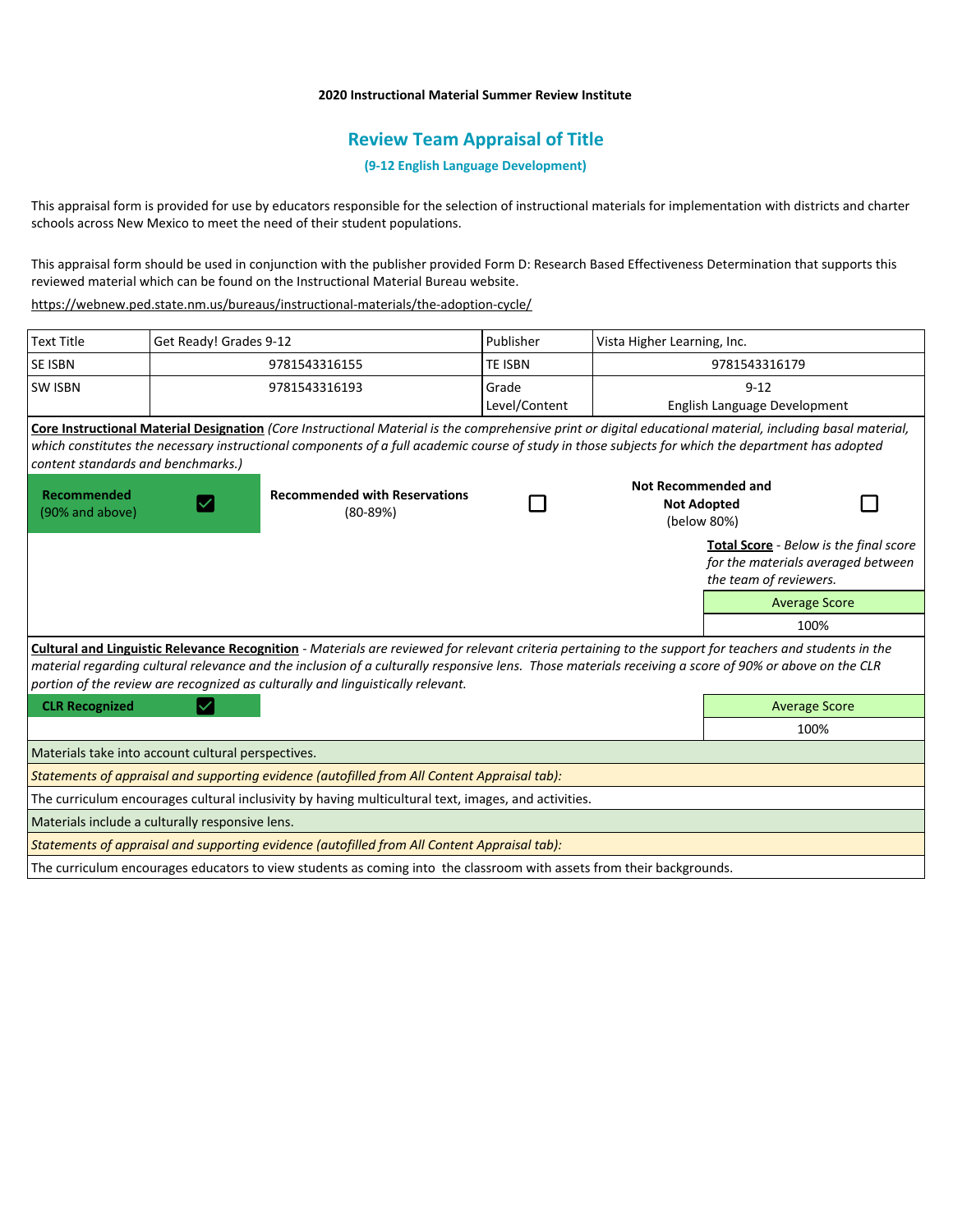| Standards Review - Materials are reviewed for alignment with the state adopted content standards, benchmarks and performance standards.                                                              |                      |  |  |  |  |
|------------------------------------------------------------------------------------------------------------------------------------------------------------------------------------------------------|----------------------|--|--|--|--|
|                                                                                                                                                                                                      | <b>Average Score</b> |  |  |  |  |
|                                                                                                                                                                                                      | 100%                 |  |  |  |  |
| Materials align with the English Language Development Standards.                                                                                                                                     |                      |  |  |  |  |
| Statements of appraisal and supporting evidence:                                                                                                                                                     |                      |  |  |  |  |
| Get Ready! is designed with WIDA and the ELD standards. It supports English language development in social and instructional language, language arts,  <br>mathematics, science, and social studies. |                      |  |  |  |  |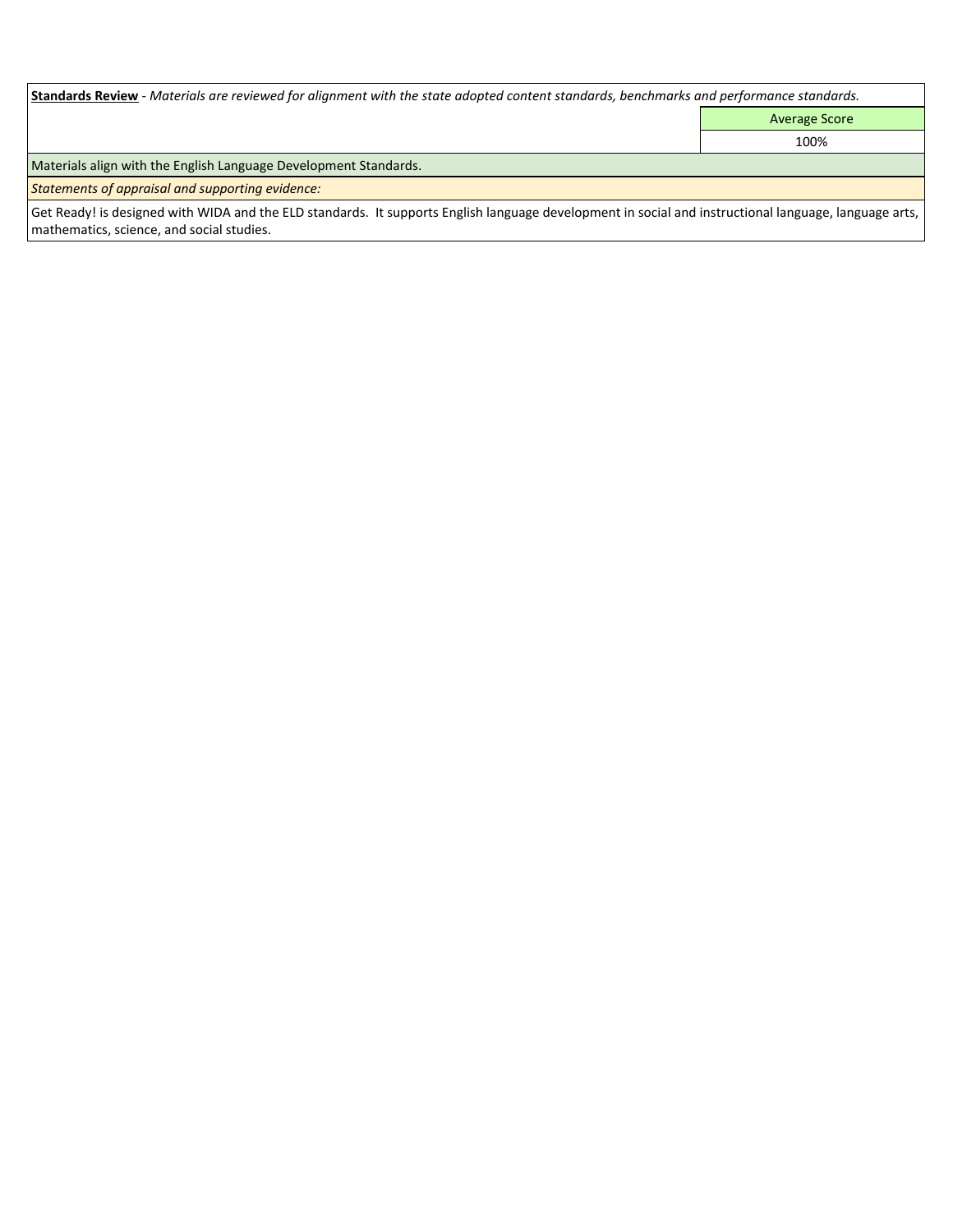**ELD Content Review** *- Materials are reviewed for relevant criteria pertaining to the support for teachers and students in the specific content area reviewed.*

Average Score

100%

ELD materials set clear objectives in English language development and academic language development.

*Statements of appraisal and supporting evidence:* 

Each Unit has specific goals/targets for the students. The goals are also in student friendly language. Each unit has an essential question.

ELD materials are grade-level appropriate and connected to the grade-level academic content of language arts, mathematics, science, and social studies.

*Statements of appraisal and supporting evidence:* 

The focus of the text is to support EL students to participate in content classes and to transition to next the English proficiency level.

ELD materials address and support the rigorous curriculum and instructional purposes to ensure language progression in all four domains: listening, reading, speaking, and writing.

*Statements of appraisal and supporting evidence:* 

Each unit begins with a focus on the four domains related to language and content development. The content is age level appropriate and rigorous.

ELD materials offer various assessment types in all four domains: listening, reading, speaking, and writing.

*Statements of appraisal and supporting evidence:* 

The curriculum offers a variety of assessments. The summative assessments are set up similar to the ACCESS test. The formative assessments are engaging and offer immediate feedback for the student and teacher.

ELD materials include multiple instructional supports for the various levels of English Language proficiency of students so that students build and practice English language.

*Statements of appraisal and supporting evidence:* 

The teacher's edition has specific differentiated instruction supports in all units for all levels of learning This includes new comers and more advanced speakers, suggesting ways to extend and enhance language concepts.

ELD materials provide several opportunities to bridge English language development and academic language development in all four domains: listening, reading, speaking, and writing.

*Statements of appraisal and supporting evidence:* 

Each unit has a specific connection to each content area, using meaningful illustrations, content specific vocabulary, and graphs. Each lesson contains activities which support all four domains and connect to the content areas.

ELD materials align with culturally and linguistically responsive pedagogy.

*Statements of appraisal and supporting evidence:* 

Throughout the text, there are diverse images and opportunities for students to express their own culture. However, there are no cultural references specific to New Mexico.

ELD materials provide suggestions and recommendations for the teacher to engage culturally and linguistically diverse families and parents in supporting English language development.

*Statements of appraisal and supporting evidence:* 

The curriculum encourages the students to use their home language to connect with their community by conducting interviews with their family and community members. The curriculum also offers support in these activities with sentence stems and suggested interview questions.

ELD materials support English Learners with special needs and provides multiple curriculum, instructional and assessment opportunities for their English language, and academic language development.

*Statements of appraisal and supporting evidence:* 

In each unit, possible challenges for students with specific disabilities are identified and strategies suggested. The curriculum guides the teacher to work with the IEP team to provide accommodations for assessment and instruction to meet the specific needs of individual students.

ELD materials provide the Three Features of Language: Word/Phrase Level, Sentence Level or (language forms and conventions) and Discourse Level / Linguistic Complexity

*Statements of appraisal and supporting evidence:* 

The three features of language were frequently used throughout the units.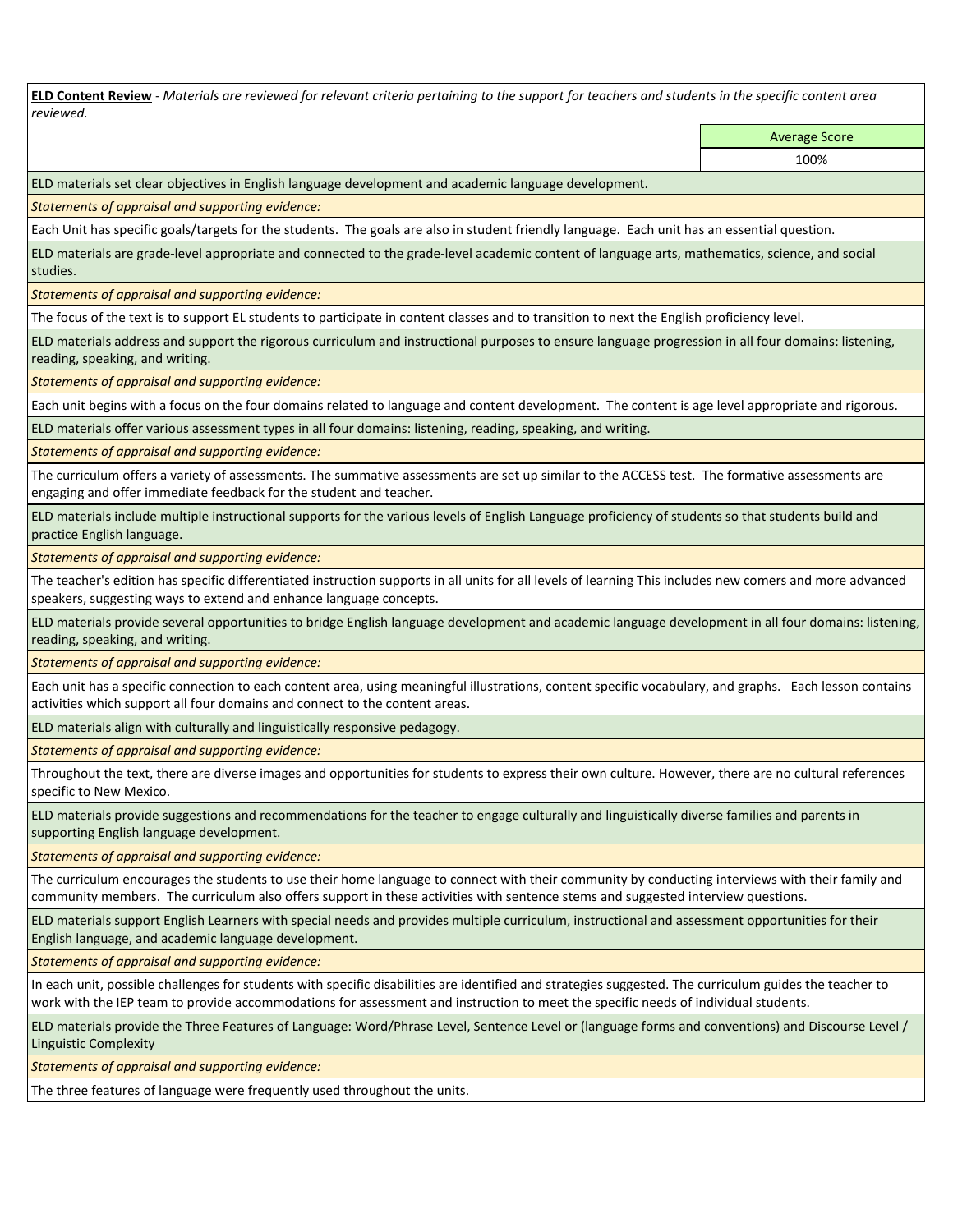**All Content Review** *- Materials are reviewed for relevant criteria pertaining to the support for teachers and students in the material regarding the progression of the standards, lesson structure, pacing, assessment, individual learners and cultural relevance.*

> Average Score 99%

Materials are coherent and consistent with the high school standards that all students should study in order to be college and career ready.

*Statements of appraisal and supporting evidence:*

The curriculum is grade level appropriate consistent with high school standards preparing all students for college and career readiness.

Materials are well designed and take into account effective lesson structure and pacing.

*Statements of appraisal and supporting evidence:*

Each unit has a pacing guide and instructional routine that is easy to follow.

Materials support teacher planning, learning, and understanding of the standards.

*Statements of appraisal and supporting evidence:* 

TE provides unit goals, theme related vocabulary and introduction to theme in addition to differentiated instruction for all students. The scope and sequence also contains strategies in the four domains.

Materials offer teachers resources and tools to collect ongoing data about student progress on the standards.

*Statements of appraisal and supporting evidence:*

Both formative and summative assessments provide data. Most units contain a self evaluation component for students to track their own progress.

Materials support effective use of technology to enhance student learning. Digital materials are accessible and available in multiple platforms.

*Statements of appraisal and supporting evidence:*

The online component is student friendly. The teacher can customize technology for student learning needs.

Materials can be easily customized for individual learners.

*Statements of appraisal and supporting evidence:* 

All units contain differentiated instruction activities. Technology can also be customized to reinforce concepts for individual learners.

Materials give all students extensive opportunities and support to explore key concepts.

*Statements of appraisal and supporting evidence:*

Every lesson has a variety of opportunities for students to demonstrate proficiency to include individual, partner, and classroom activities. The lessons also contain activities focusing on the four domains of reading, writing, listening, and speaking.

Materials take into account cultural perspectives.

*Statements of appraisal and supporting evidence:*

The curriculum encourages cultural inclusivity by having multicultural text, images, and activities.

Materials include a culturally responsive lens.

*Statements of appraisal and supporting evidence:*

The curriculum encourages educators to view students as coming into the classroom with assets from their backgrounds.